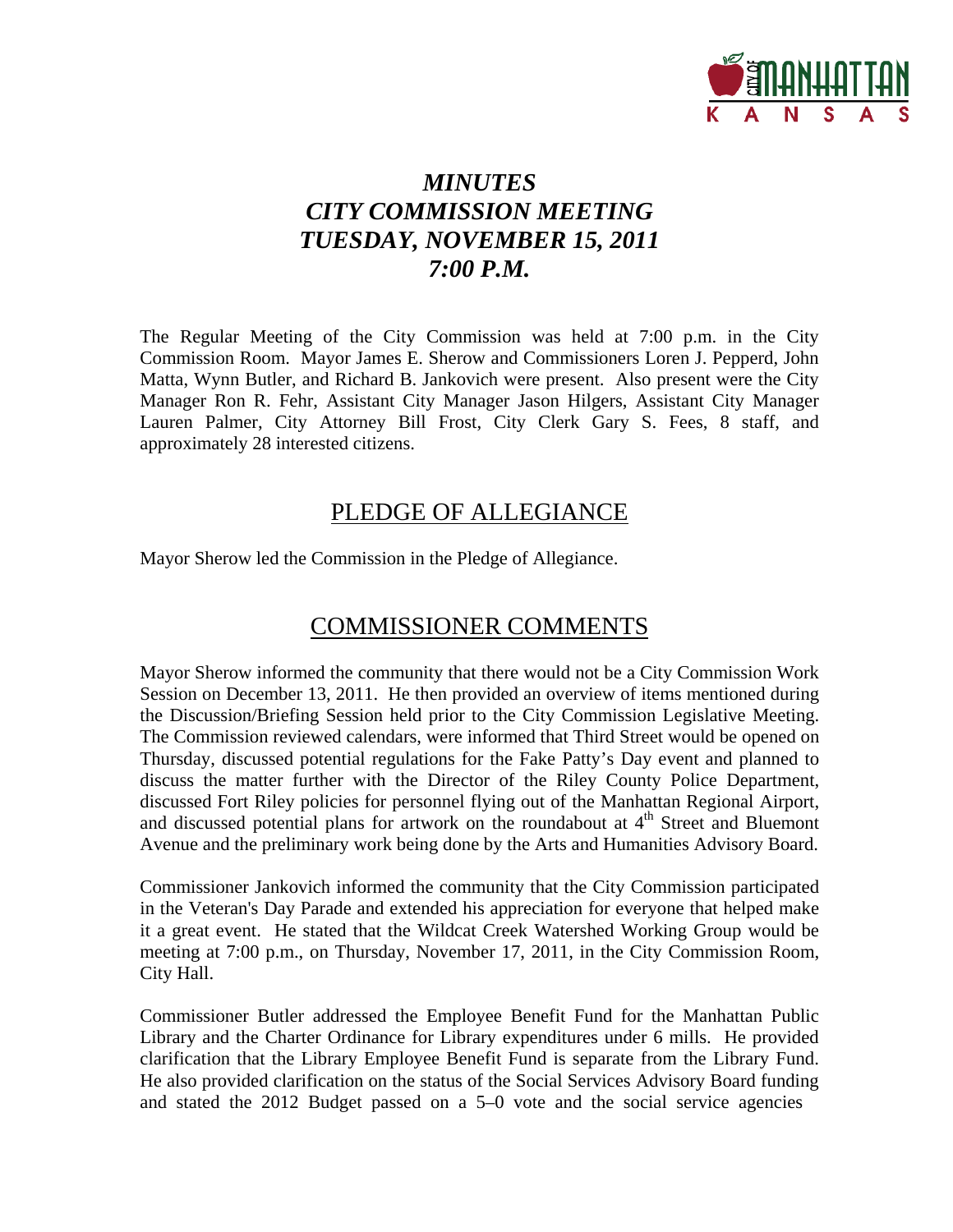# COMMISSIONER COMMENTS *(CONTINUED)*

mentioned are funded for calendar year 2012. He said no course of action has been decided on for 2013 and would appreciate any feedback on ways to pursue this particular issue.

Commissioner Matta stated that during the 2012 Budget discussions, there was an increase with the legal staff budget adding an additional attorney. He expressed reservations at that time and requested to relook at the line item budget for an additional attorney at the December 20, 2011, City Commission Meeting and to consider keeping the staffing at the current level.

Mayor Sherow said that if three Commissioners want to revisit this line item budget, this can be done; however, he voiced concern that the Commission should be setting policy rather than management of the City by the City Manager.

Ron Fehr, City Manager, provided additional information on the item and clarification on the 2012 Budget.

After additional discussion and comments from the Commission, the item of Legal Services staffing for the 2012 Budget would be on the agenda for additional discussion at the November 29, 2011, City Commission Work Session.

Commissioner Jankovich informed the community that recommendations will be coming from the Wildcat Creek Watershed Working Group and the Commission discussed placing the item for discussion on a future Joint City/Riley County/Pottawatomie County meeting and on a City Commission Work Session for further discussion.

Mayor Sherow stated that the official ribbon cutting and formal opening of the Hilton Garden Inn would be at 4:30 p.m., on Wednesday, November 30, 2011.

## CONSENT AGENDA

(\* denotes those items discussed)

### **MINUTES**

The Commission approved the minutes of the Regular City Commission Meeting held Tuesday, November 1, 2011.

### **\* CLAIMS REGISTER NO. 2684**

Bernie Hayen, Director of Finance, responded to questions from the Commission and provided additional information regarding reimbursements for court costs.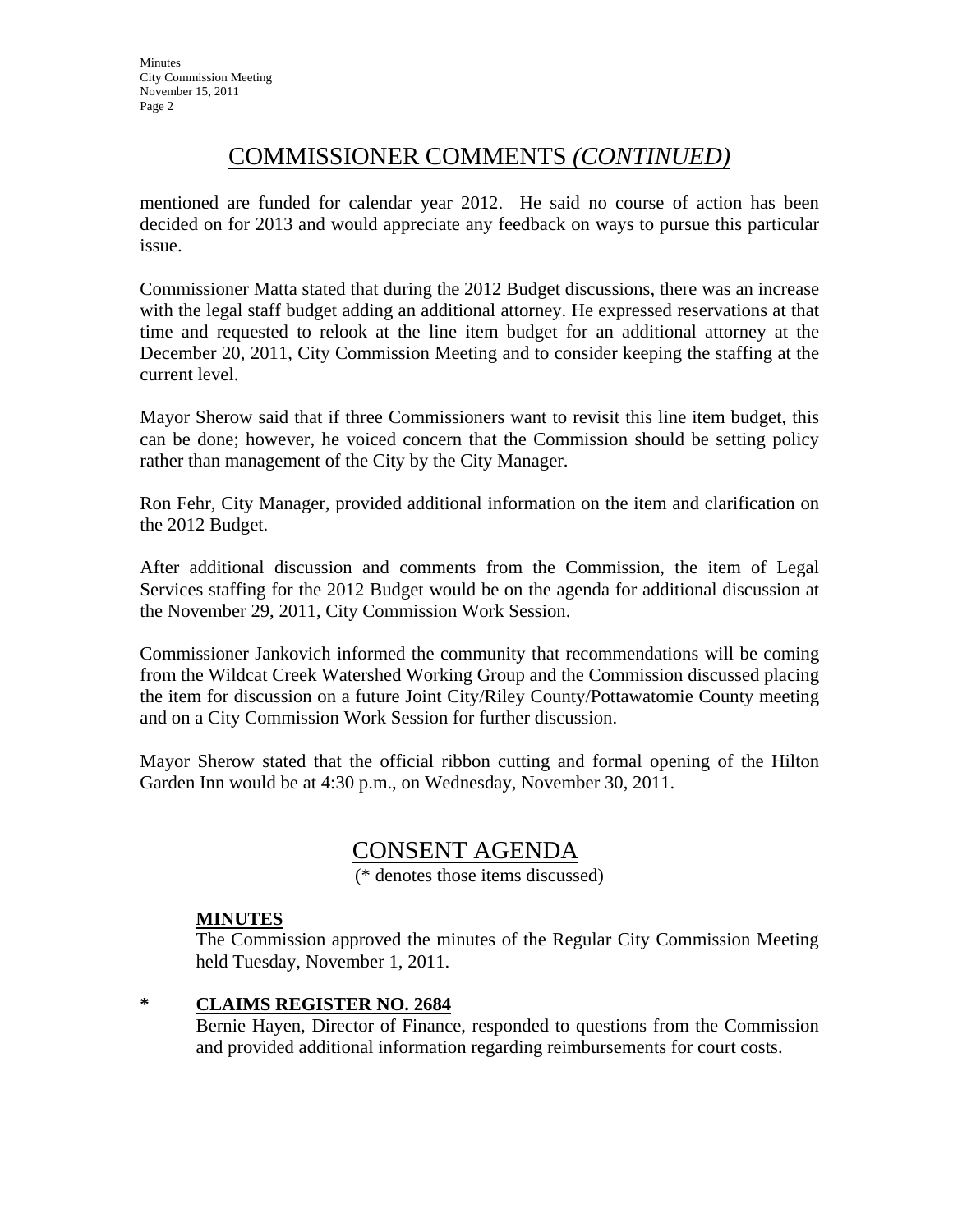Minutes City Commission Meeting November 15, 2011 Page 3

## CONSENT AGENDA (*CONTINUED*)

## **\* CLAIMS REGISTER NO. 2684** *(CONTINUED)*

The Commission approved Claims Register No. 2684 authorizing and approving the payment of claims from October 26, 2011, to November 8, 2011, in the amount of \$4,432,287.30.

#### **LICENSES**

The Commission approved *Merchant Guard Agency* Licenses for the calendar year 2012 for Allied Barton Security Services LLC, 161 Washington Street, Suite 600, Conshohocken, Pennsylvania, and MVM, Inc., 44620 Guilford Drive, Suite 150, Ashburn, Virginia; a *Tree Maintenance* License for calendar year 2011 for Countryside Tree Service, 310 South 6<sup>th</sup> Street, Lexington, Missouri; *Tree Maintenance* Licenses for the calendar year 2012 for Mugler Tree Care, 2400 West 60<sup>th</sup> Street; Sedalia Terra Bellus, 1228 Westloop Place, Suite 317; and Tree Man-MHK, 2104 Fox Meadows; annual *Cereal Malt Beverage Off-Premises* Licenses for Hop-N-Skip, 2233 Tuttle Creek Boulevard, and Walgreens #12814, 2719 Anderson Avenue; and annual *Cereal Malt Beverage On-Premises* Licenses for Happy Valley, 2307 Tuttle Creek Boulevard; Tuttle Creek Pizza Hut, 1005 Hostetler Drive; and Westloop Pizza Hut, 2931 Claflin Road.

### **ORDINANCE NO. 6927 – DESIGNATIONS – MAIN TRAFFIC WAYS AND TRAFFIC CONNECTIONS**

The Commission approved Ordinance No. 6927 designating various routes in the city limits of Manhattan as "Main Trafficways" and other routes as "Trafficway Connections."

### **ORDINANCE NO. 6928 – ALLOW ALCOHOL – CITY FACILITIES**

The Commission approved Ordinance No. 6928 amending Section 4-2 of the Code of Ordinances for the City of Manhattan to permit alcohol usage at Sunset Zoo, Manhattan Regional Airport, and the Flint Hills Discovery Center.

### **ORDINANCE NO. 6929 – ISSUE – GENERAL OBLIGATION BONDS (SERIES NO. 2011-A) and REFUNDING GENERAL OBLIGATION BONDS (SERIES NO. 2011-B)**

The Commission approved Ordinance No. 6929 issuing \$10,535,000.00 in general obligation bonds (Series 2011-A) to finance seven (7) special assessment projects (*Barton Place Addition, Unit Two, Phases One and Two – Street (ST0620); Grand Mere Vanesta, Unit Three – Sanitary Sewer (SS0905); Street (ST0904); and Water (WA0902); and Scenic Meadows Addition, Unit Two, Phase Two – Sanitary Sewer (SS0813); Street (ST0820); and Water (WA0810))* and six capital improvement projects *(Lowery Settlement (RM1001), Project 15 (SM0806), Smith and Manfax Sanitary Sewer project (SS0901), McCall Road and US 24 Intersection (ST0907),*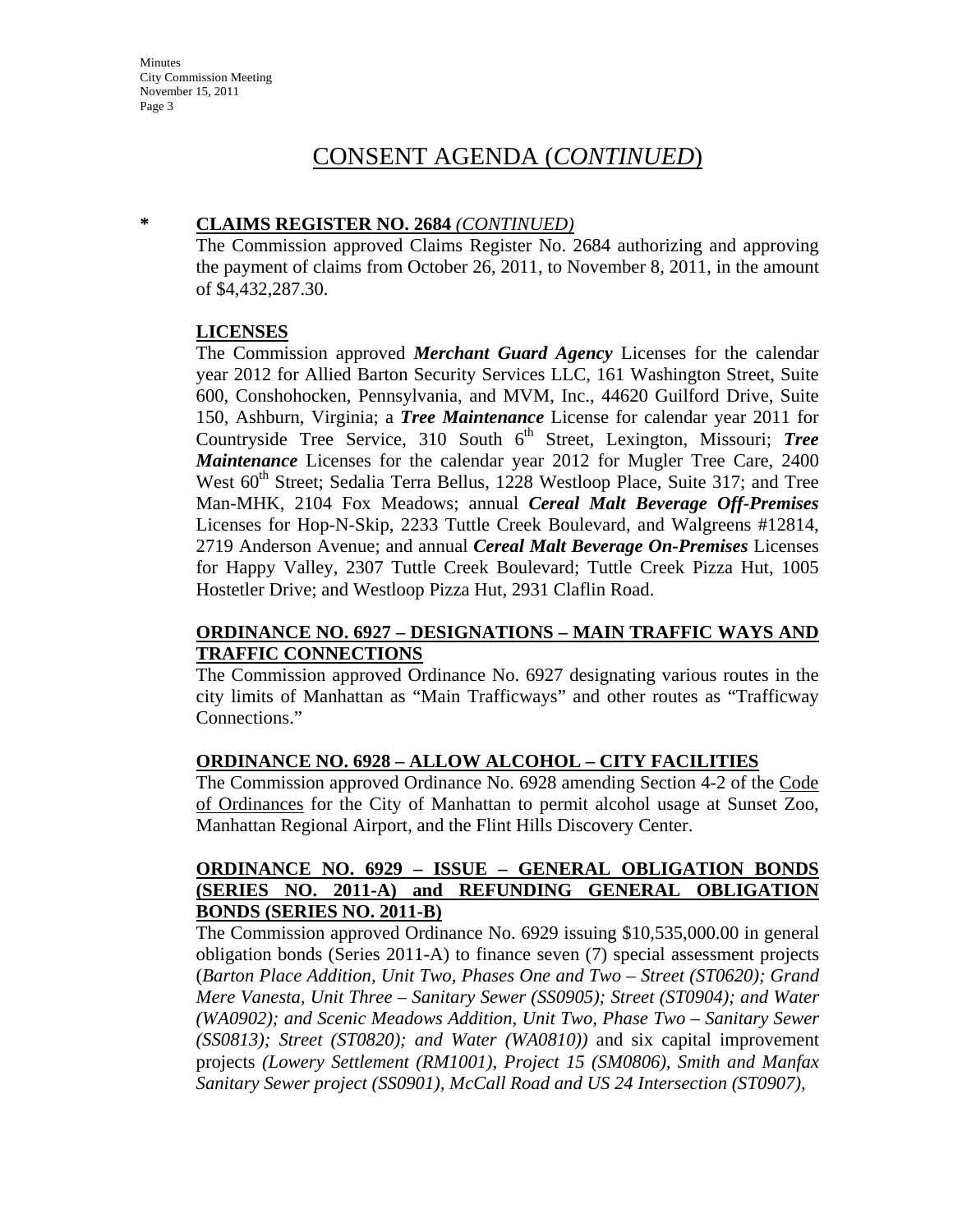# CONSENT AGENDA (*CONTINUED*)

## **ORDINANCE NO. 6929 – ISSUE – GENERAL OBLIGATION BONDS (SERIES NO. 2011-A) and REFUNDING GENERAL OBLIGATION BONDS (SERIES NO. 2011-B)** *(CONTINUED)*

*CiCo Park Pool (CP0902), and Northview Pool (CP0903))* and issuing \$2,850,000.00 in general obligation refunding bonds (Series 2011-B) to refund Bond Series 2002-B, 2003-A and 2003-D and Resolution No. 111511-B authorizing delivery of the Series 2011 and Resolution No. 111511-A authorizing delivery of the Series 2011-A bonds to the low bidder, George K. Baum & Company, of Kansas City, Missouri.

## **RESOLUTION NO. 111511-C – ISSUE – TEMPORARY NOTES (SERIES 2011-06)**

The Commission accepted the best bid from UMB Bank, n.a., of Kansas City, Missouri, for selling the notes and approved Resolution No. 111511-C issuing Temporary Note Series No. 2011-06 in the amount of \$6,250,000.00 to finance the following nine (9) special assessment and capital projects to be debt financed *Downtown Redevelopment (South End) - K-177 at 3rd and Pierre Streets (ST0910); Discovery Center Exhibit Fabrication and Installation (DC0902); Discovery Center Furniture, Fixtures and Equipment (DC0902); KSU Foundation Sanitary Sewer Improvement Project (SS0812); Miller Ranch Addition, Unit 3, Phase 2, Street Improvements (ST1102); K-18 Sanitary Sewer Utility Relocation, Phase IV (Arbor Drive) (SS1108): K-18 Water Utility Relocation, Phase IV (Scenic Drive and Eureka Drive) (WA1106); K-18 Water Utility Relocation, Phase IV (Miller Parkway) (WA1109); and McCall Road 24-inch Water Line (Hostetler Drive to Water Treatment Plant) (WA1104).*

## **FIRST READING – KDHE LOAN AGREEMENT – KONZA VALLEY WATER (WA1006)**

The Commission approved first reading of an ordinance authorizing the execution of a loan agreement between the City of Manhattan, Kansas, and the State of Kansas for the purpose of obtaining a loan from the Kansas Public Water Supply Loan Fund in order to finance the Konza Water Main Extension Project (WA1006) and authorized construction of the project using proceeds of the loan upon adoption of the ordinance.

## **\* REQUEST FOR QUALIFICATIONS – RILEY COUNTY SENIOR CENTER MASTER PLAN (CD1104)**

The Commission authorized City Administration to advertise a Request for Qualifications for professional design services related to the project and appointed Commissioner Butler to serve on the Selection Committee.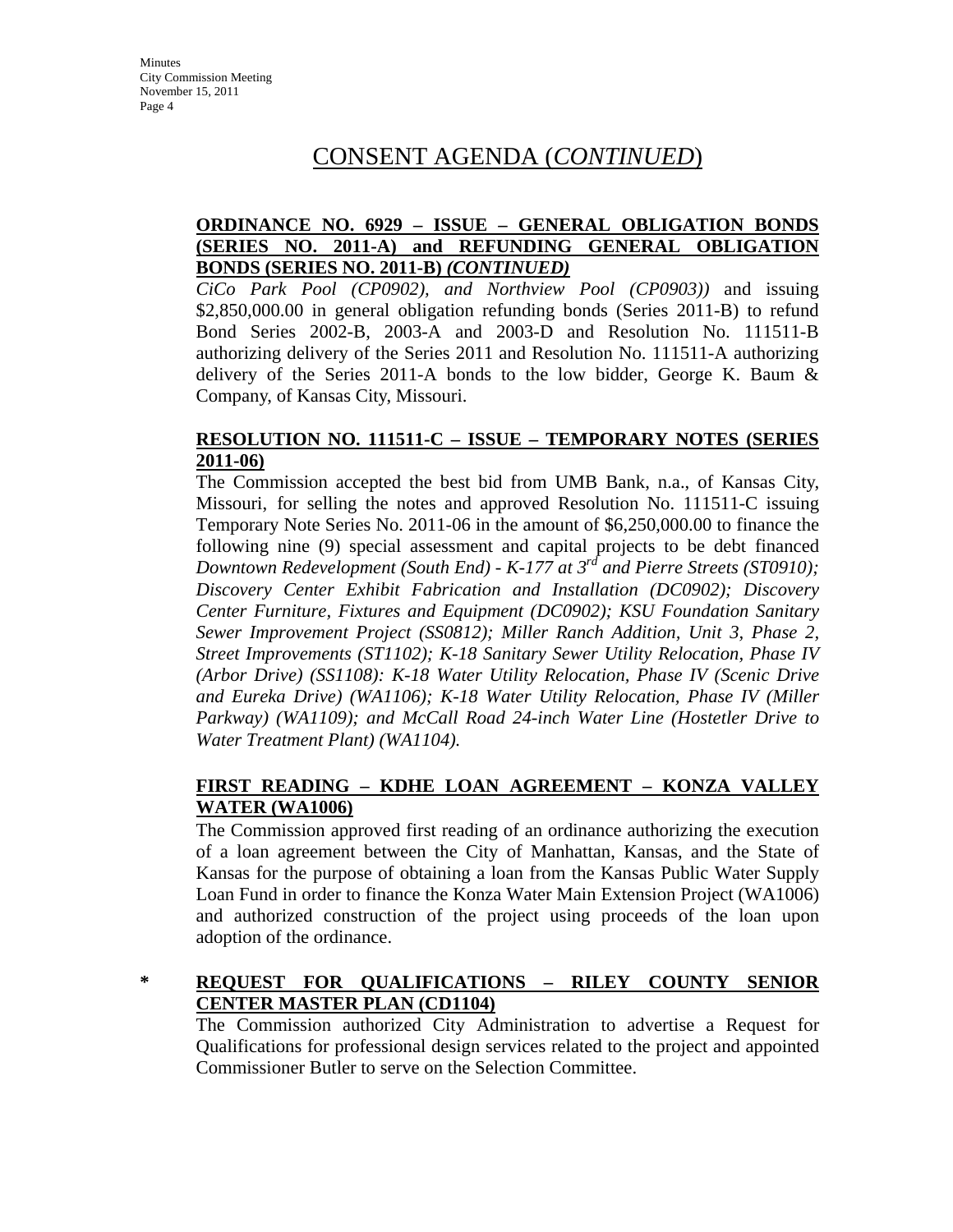**Minutes** City Commission Meeting November 15, 2011 Page 5

# CONSENT AGENDA (*CONTINUED*)

### **AGREEMENT – ENGINEERING SERVICES – FORT RILEY BOULEVARD SEWER MAIN REPLACEMENT (SS1101)**

The Commission authorized the Mayor and City Clerk to execute an agreement in an amount not to exceed \$35,188.00 with Bartlett and West, of Manhattan, Kansas, for professional design services for the Fort Riley Boulevard Sewer Main Replacement Project (SS1101).

## **AWARD CONTRACT – BELLERIVE ADDITION – WATER (WA1113), SANITARY SEWER (SS1119), AND STREET (ST1112) IMPROVEMENTS**

The Commission accepted the Engineer's Opinion of Probable Cost in the amount of \$1,624,219.10 and awarded a construction contract in the amount of \$969,779.66 to J and K Contracting, LC, for Bellerive Addition Water (WA1113), Sanitary Sewer (SS1119), and Street (ST1112) Improvements.

### **\* KDOT AGREEMENT – OLD BLUE RIVER DRAINAGE CHANNEL, (TUTTLE CREEK BOULEVARD DITCH), PHASES III AND IV (SM1106)** Ron Fehr, City Manager, responded to questions from the Commission.

Dale Houdeshell, Director of Public Works, provided additional information on the Old Blue River Drainage Channel and proposed improvements. He then responded to questions from the Commission.

Bernie Hayen, Director of Finance, provided additional information on the item and proposed funding sources.

The Commission authorized the Mayor and City Clerk to execute Agreement No. 229-11 with KDOT for federal aid from Transportation Enhancement funding for construction of Phases III and IV drainage improvements to the Old Blue River drainage channel (SM1106) from Bluemont Avenue to McCall Road including retaining wall systems, ditch lining, gravel, landscaping, and seeding.

## **\* CONTRACT – ZOO EDUCATION CENTER – AUDIO-VISUAL EQUIPMENT**

The Commission authorized City Administration to finalize a phased contract to be executed by the Mayor and City Clerk with SKC-Smart Communication, of Shawnee Mission, Kansas, for Audio-Visual/Distance Learning equipment for the Zoo Education Center.

### **\* BOARD APPOINTMENTS**

Ron Fehr, City Manager, responded to questions from the Commission and provided information on Manhattan Holdings, LLC, and the Investment Committee.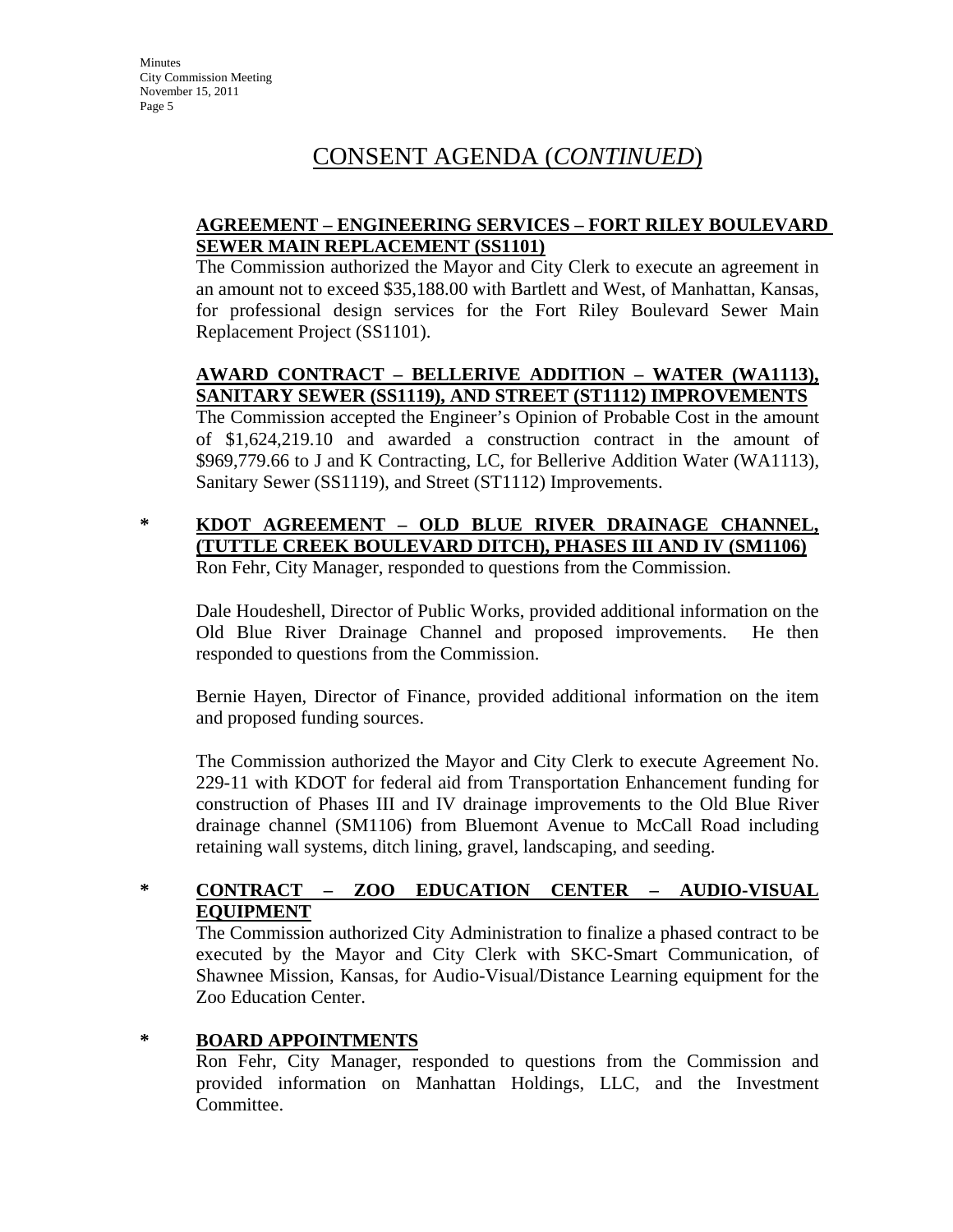**Minutes** City Commission Meeting November 15, 2011 Page 6

## CONSENT AGENDA (*CONTINUED*)

#### **\* BOARD APPOINTMENTS** *(CONTINUED)*

The Commission approved appointments by Mayor Sherow to various boards and committees of the City.

#### *Board of Members of Manhattan Holdings, LLC*

Re-appointment of Mike Daniels, 1721 Sunny Slope Lane, to a three-year term. Mr. Daniel's term will begin January 1, 2012, and will expire December 31, 2014.

#### *Cemetery Advisory Board*

Re-appointment of Dennis Irvin, 1317 Poyntz Avenue, to a three-year term. Mr. Irvin's term will begin January 1, 2012, and will expire December 31, 2014.

Re-appointment of Stephan Konz, 2834 Oregon Lane, to a three-year term. Mr. Konz's term will begin January 1, 2012, and will expire December 31, 2014.

Re-appointment of Lawrence Pollack, 1841 Fairchild Avenue, to a three-year term. Mr. Pollack's term will begin January 1, 2012, and will expire December 31, 2014.

#### *Investment Committee of Manhattan Holdings, LLC*

Re-appointment of Mike Daniels, 1721 Sunny Slope Lane, to a three-year term. Mr. Daniel's term will begin January 1, 2012, and will expire December 31, 2014.

#### *Manhattan Area Chamber of Commerce Board of Directors*

Appointment of Commissioner Loren Pepperd, 1404 Oaktree Place, to fill the unexpired Ex-Officio term of Mayor Sherow. Commissioner Pepperd's term begins immediately.

After discussion, Commissioner Jankovich moved to approve the consent agenda. Commissioner Pepperd seconded the motion. On a roll call vote, motion carried 5-0.

## GENERAL AGENDA

## **ECONOMIC DEVELOPMENT APPLICATION - PRATHISTA INTERNATIONAL, INC.**

Lauren Palmer, Assistant City Manager, introduced the item.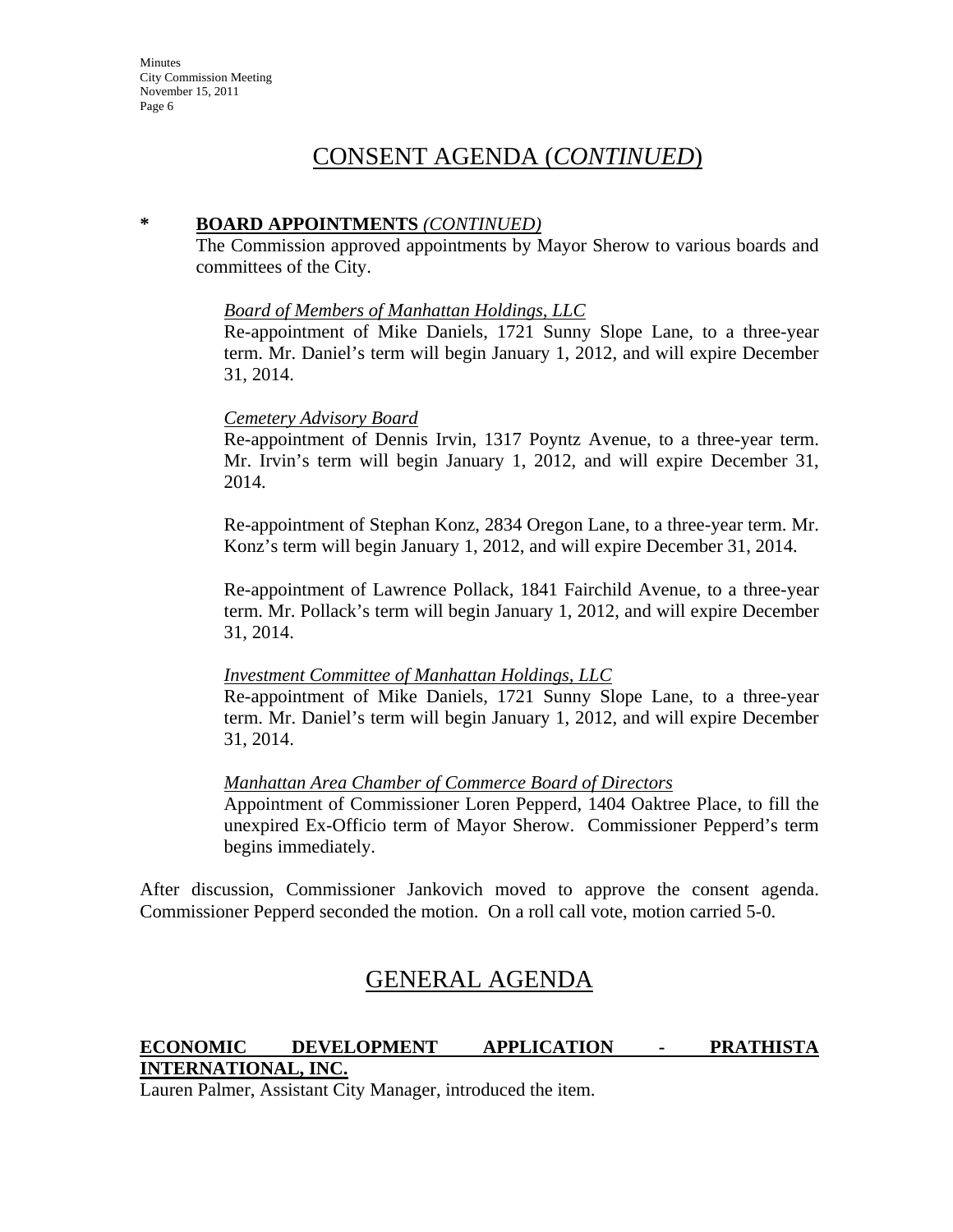## GENERAL AGENDA (*CONTINUED*)

### **ECONOMIC DEVELOPMENT APPLICATION - PRATHISTA INTERNATIONAL, INC.** *(CONTINUED)*

John Pagen, Vice President-Economic Development, Manhattan Area Chamber of Commerce, presented an overview on Prathista International which included selected awards received, their Manhattan growth strategy, the research relationship agreement between Kansas State University College of Agriculture and Prathista International, their proposed research and development facility in Manhattan, and Advantage Manhattan strategies. He then responded to questions from the Commission.

Lauren Palmer, Assistant City Manager, provided information on the Economic Development proposal, Economic Development Fund funding criteria for base wage structure, community investment, community fit, benefits, and final weighted score. She then presented the proposed incentives package, an overview of the lease in the Airport Armory Building, additional information on proposed incentives, capital investment requirements, job and wage projections, proposed wage structure, proposed employee benefits, annual accountability and clawback provisions, and independent risk review performed by Springsted, Inc. She then responded to questions from the Commission on the application and analysis conducted.

Lyle Butler, President, Manhattan Area Chamber of Commerce, provided additional information on the Advantage Manhattan program and Prathista International. He informed the Commission that the Kansas Department of Commerce is also planning to offer incentives to this company.

Lauren Palmer, Assistant City Manager, responded to questions from the Commission regarding a report from the Kansas Department of Commerce, associated risks involved, source of economic development funds to be used, structure of proposed incentives, and the availability of future land in the Corporate Technology Park for business expansion.

John Pagen, Vice President-Economic Development, Manhattan Area Chamber of Commerce, responded to questions from the Commission regarding the incentives being offered from the Kansas Department of Commerce and on the economic development proposal.

Lauren Palmer, Assistant City Manager, responded to additional questions from the Commission on the application and the Economic Development Fund balance.

KVSS "Ram" Sairam, President, Prathista International, Inc., provided additional information about their proposed Manhattan project, product, process, marketing and licensing initiatives, and existing business operations in India. He then responded to questions from the Commission.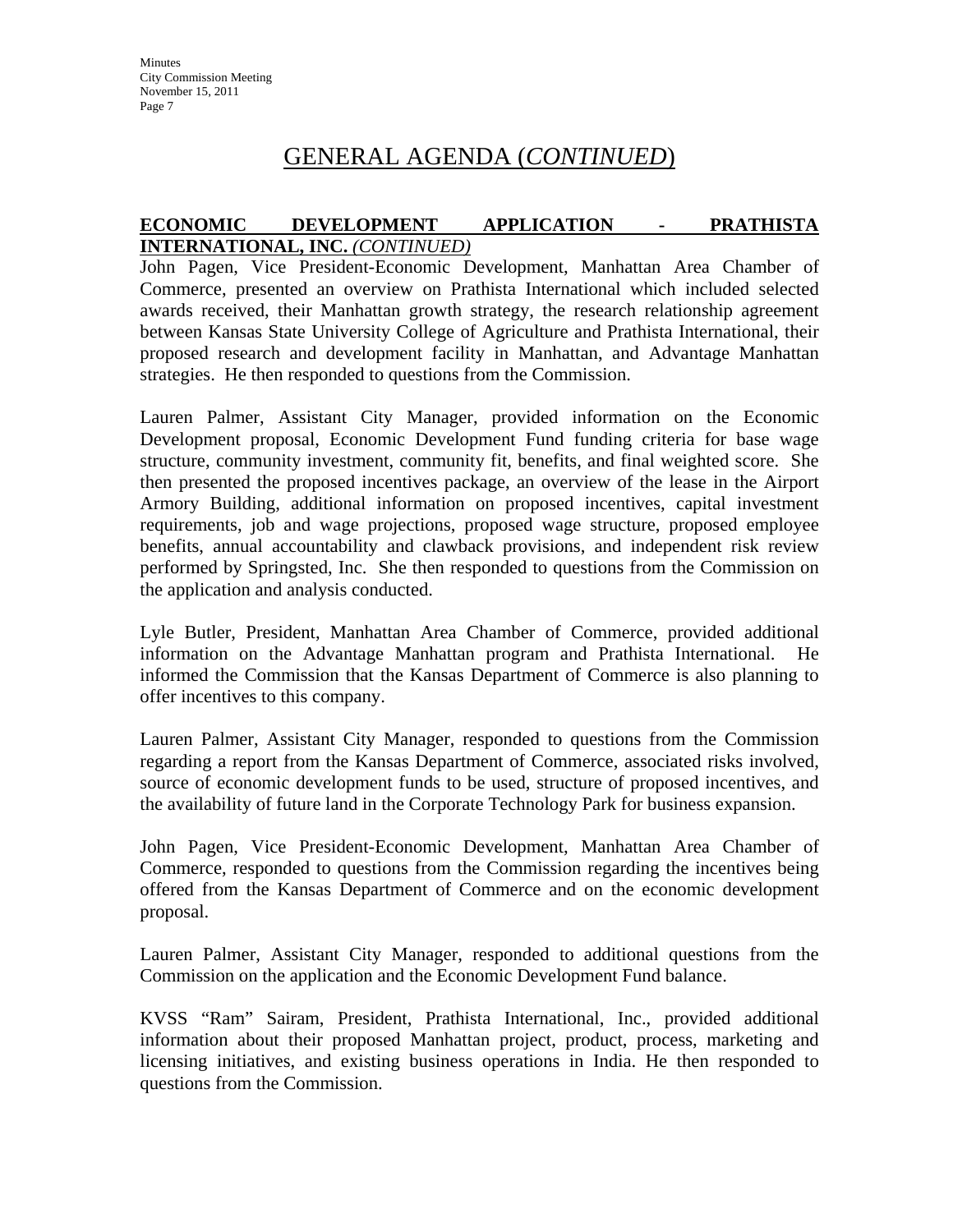# GENERAL AGENDA (*CONTINUED*)

#### **ECONOMIC DEVELOPMENT APPLICATION - PRATHISTA INTERNATIONAL, INC.** *(CONTINUED)*

After discussion and comments from the Commission, Commissioners requested additional financial considerations and commitment, additional product information, the Kansas Department of Commerce Report, and information from Kansas State University department of Grain Science and Industry regarding Prathista International.

After additional discussion, Commissioner Jankovich moved to schedule December 20, 2011, as the date for a final determination on an economic development incentive package for Prathista International. Commissioner Pepperd seconded the motion.

KVSS "Ram" Sairam, President, Prathista International, Inc., provided additional information on the financial investment to be made.

After additional discussion and comments from the Commission, on a roll call vote, motion carried 5-0.

At 9:05 p.m., the Commission took a brief recess.

### **DEVELOPMENT AGREEMENT - LOT 9, DOWNTOWN ENTERTAINMENT DISTRICT**

Jason Hilgers, Assistant City Manager, presented the item.

Bill Frost, City Attorney, provided additional information on the item and on the Development Agreement.

Jason Hilgers, Assistant City Manager, responded to questions from the Commission regarding the status of taxes paid for Lot 9, improvements and associated costs with Lot 9, public and private parking lot ownership in the South End Redevelopment, stipulations from the State of Kansas for the STAR Bonds, and provided an overview of Lots 1 through 6.

Ron Fehr, City Manager, provided additional information on the City-At-Large participation in the benefit district.

John Conderman, Attorney, representing the developer, Flint Hills Square, provided additional information on the Development Agreement for Candlewood Suites, Holiday Inn Express, and the mixed-use building. He informed the Commission that they are ready to sign the Development Agreement and have done extensive work with the design of the three buildings. He also stated that the protections for the City are still in the Development Agreement and the changes have made it a more practical way to go about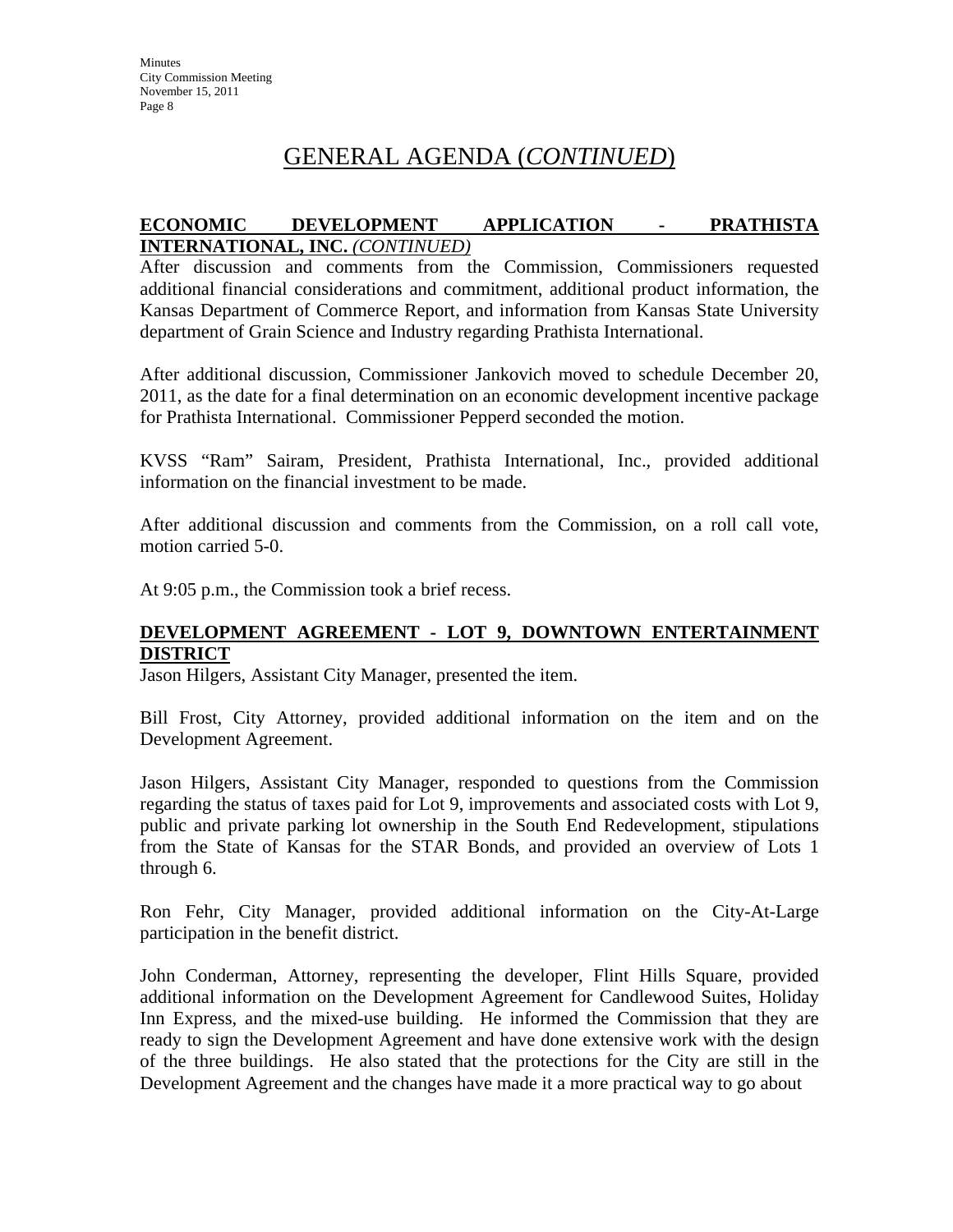# GENERAL AGENDA (*CONTINUED*)

#### **DEVELOPMENT AGREEMENT - LOT 9, DOWNTOWN ENTERTAINMENT DISTRICT** *(CONTINUED)*

this with three separate entities owning three separate lots. He then responded to questions from the Commission regarding the Development Agreement and concept.

Jason Hilgers, Assistant City Manager, responded to additional questions from the Commission on the repayment of the bonds, the Development Agreement, and provided clarification on the Request for Proposal process that was initially recommended to better secure the property to be in position for redevelopment and information on the transference of land.

After additional discussion and comments from the Commission, Commissioner Jankovich moved to authorize City Administration to finalize and the Mayor and City Clerk to execute the Final Development Agreement and associated documents with Flint Hills Square, LLC, et. al. for the redevelopment of Lot 9, Downtown Entertainment District. Mayor Sherow seconded the motion. On a roll call vote, motion carried 4-1, with Commissioner Pepperd voting against the motion.

#### **PRELIMINARY PLAN – LOT 9, DOWNTOWN ENTERTAINMENT DISTRICT**

Jason Hilgers, Assistant City Manager, introduced the item and design team.

Brad Waller, Alfred Benesch and Company, provided an overview of the project timeline, site plan, preliminary plan, landscape plan, and the preliminary and final development boundaries.

Jason Hilgers, Assistant City Manager, provided additional information on the item.

Rob Westberg, Senior Designer, The Ebert Mayo Design Group, presented the proposed design and east and west elevations of Candlewood Suites and Holiday Inn Express. He then responded to questions from the Commission regarding percentage of Efis incorporated in the building design.

Jason Hilgers, Assistant City Manager, responded to questions from the Commission on the Preliminary Plan, building design, and the application and approval process.

Ken Ebert, President, The Ebert Mayo Design Group, presented the design, plans, and use for the mixed-use building. He informed the Commission that the proposed materials to be used on the exterior of the building are all masonry and will be a variety of smooth cut and split face design elements. He then responded to questions from the Commission regarding design requirements, parking, and provided additional information on the building orientation.